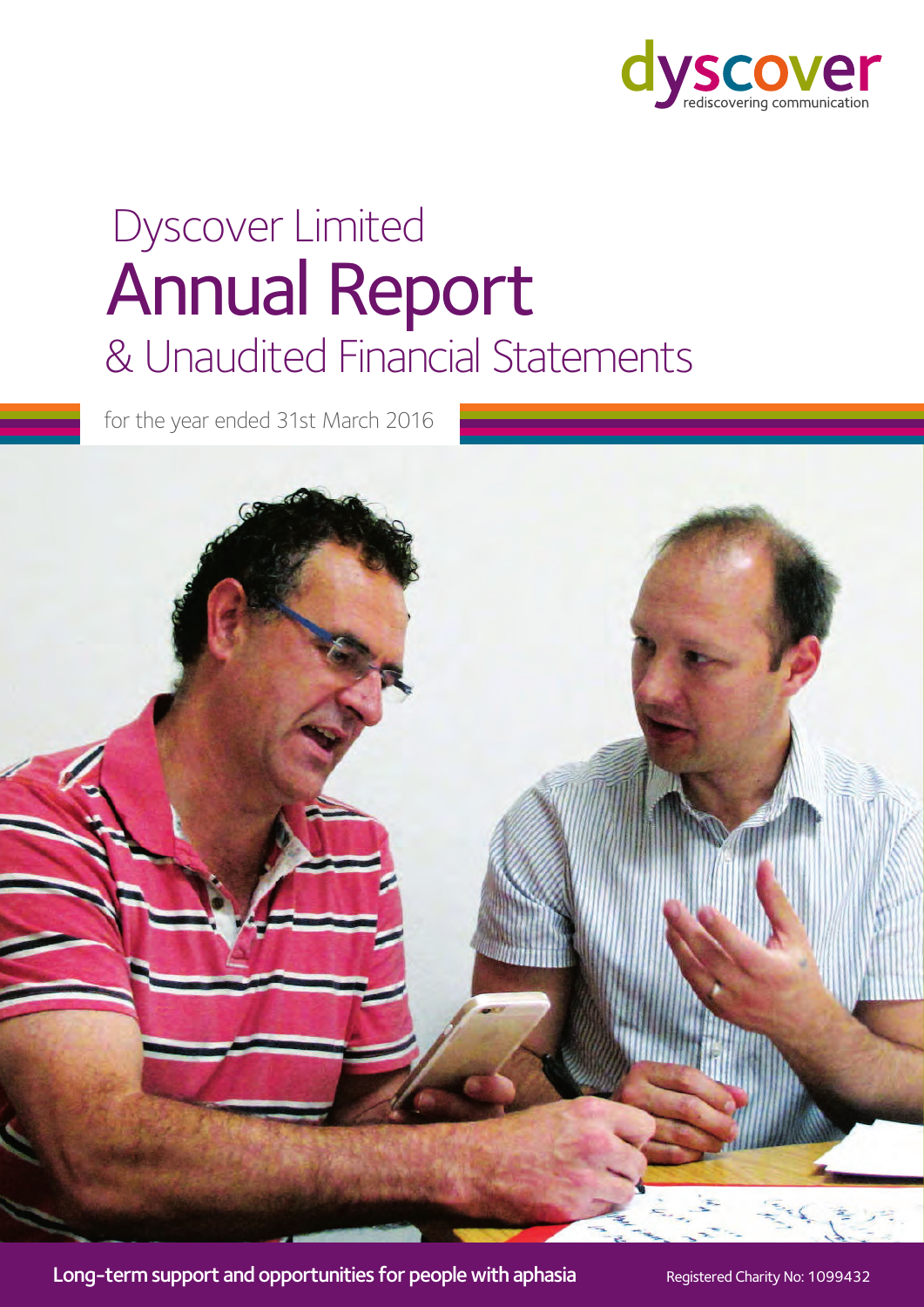# **Dyscover's mission**

We work to inform, support and empower people with aphasia and their families to manage their communication disability and to re-engage with life.

We create an aphasia-friendly community in which people feel included, valued and have a sense of purpose.

# **What is aphasia?**

Aphasia affects a person's ability to find words and to understand language, both spoken and written.

Aphasia ranges from mild to severe and can be a long-term condition which impacts whole families.

It is isolating, frustrating and is usually acquired without warning, most often through stroke.

# **Our services**

- $\blacksquare$  help people with aphasia to develop confidence and competence in everyday functional conversation
- $\blacksquare$  are led by specialist Speech and Language Therapists
- $\blacksquare$  incorporate family members, both through peer support and professionally-led courses
- $\blacksquare$  are innovative and evidence-based, designed to meet the needs of people with aphasia at different stages of their journey
- $\blacksquare$  are driven and shaped by the needs and wishes of our members
- $\blacksquare$  are delivered from our two centres in Surrey.

To find out more about Dyscover please go to **www.dyscover.org.uk** or contact us for details of our Open Days, events or to receive our regular newsletters.

One in three strokes results in aphasia

A third of our members are of working age

We help all levels of ability

More than 300,000 people in the UK are living with aphasia

Our support is long-term. We continue to help members for many years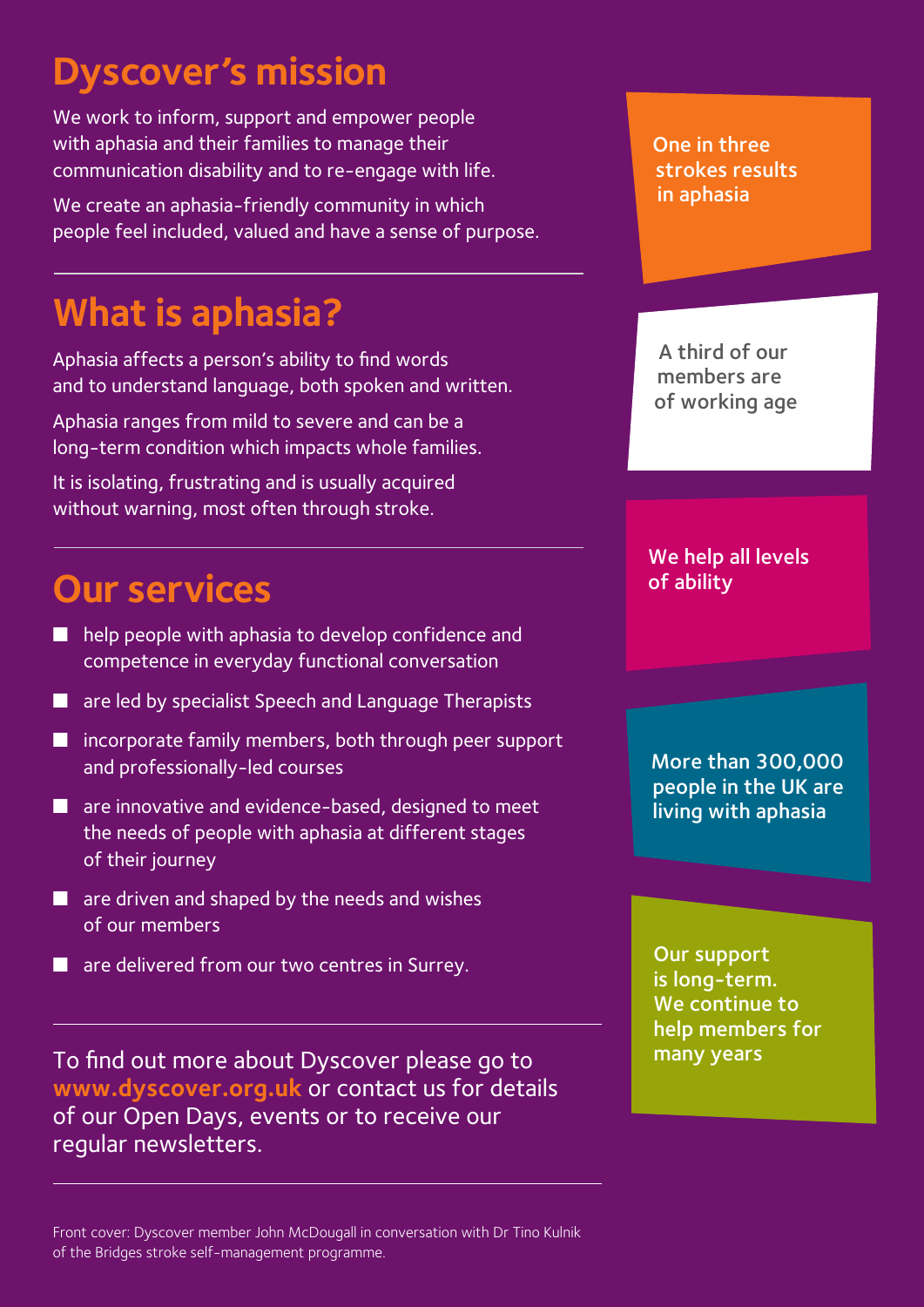# **Chairman's Report**



This has been an exciting year for Dyscover and we are pleased and very proud to report successes and developments in many areas. They are recorded in more detail in the following pages.

- Appointment of Rosemary Townsend as Chief Executive and establishment of a Senior Management Team.
- $\blacksquare$  Continued success of our five-year ASOSS project (Aphasia Surrey One Stop Shop), funded very generously by the Big Lottery Fund.
- $\blacksquare$  Growth in services at our satellite centre in Kingston.
- $\blacksquare$  Stabilising our reserves and putting in place a funding strategy to strengthen our income.
- $\blacksquare$  Comprehensively upgrading our IT systems to provide a secure platform for our organisation's needs.
- $\blacksquare$  Developing an innovative course for people with Primary Progressive Aphasia.
- $\blacksquare$  Expanding our team of Aphasia Ambassadors, people with aphasia who raise awareness through presentations to community organisations and health and social care providers.
- $\blacksquare$  Improving our public and media presence, via social media, professional networking and production of new videos.
- $\blacksquare$  Bringing our skills to a wider audience by establishing relations with partner organisations.

66 Dyscover turned my life around. Susie

> Dyscover helps you to see that it's not the end of the world. You can move on. Barry

> Dyscover has helped me to rebuild my self-confidence and to develop so many techniques to overcome problems. Bryan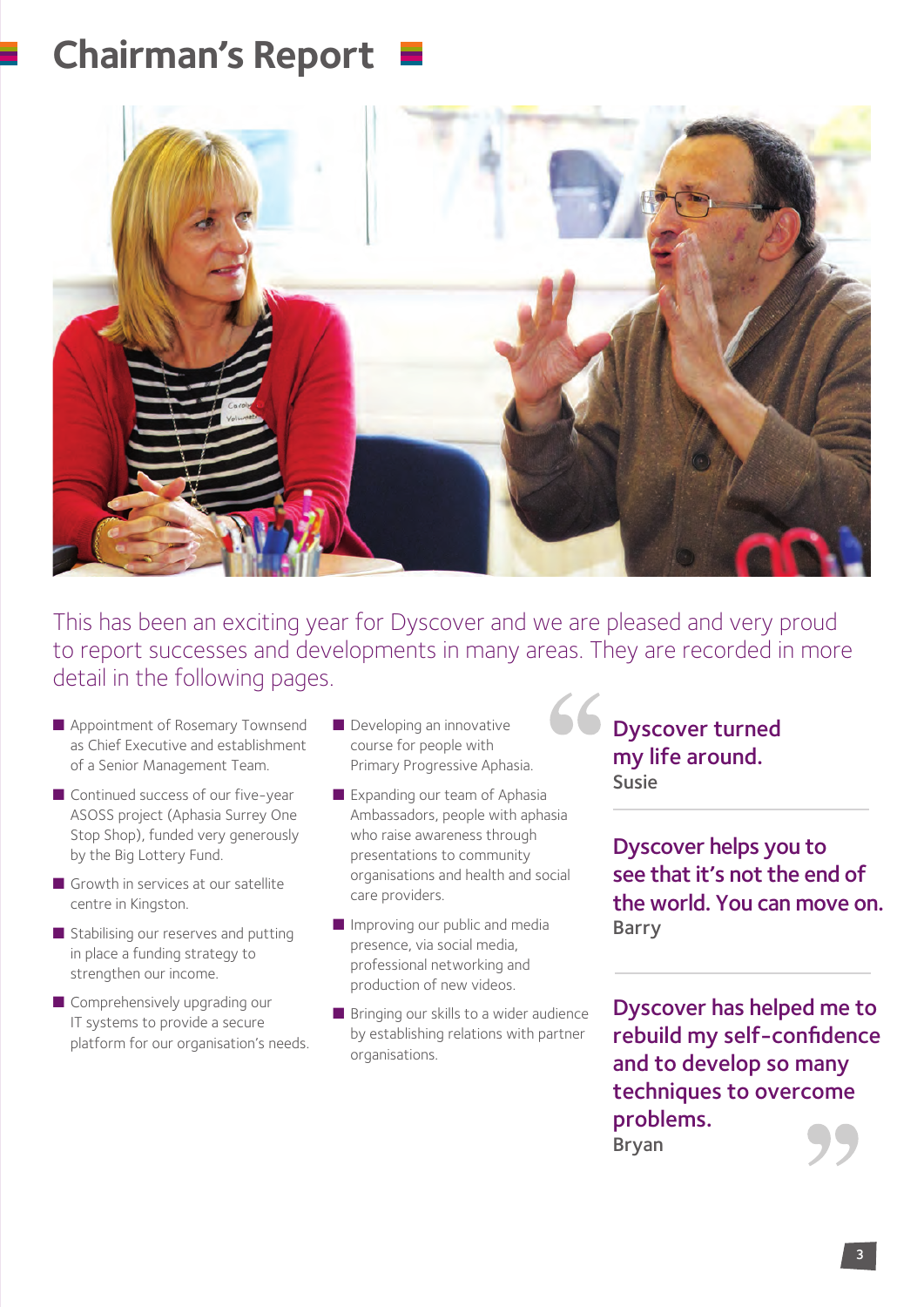

### Support

Our eight support groups are all led by Speech and Language Therapists, and are differentiated to cater for the changing needs of people with aphasia. We offer 'Learning to Live with Aphasia' groups and more challenging 'Moving On' groups whilst also catering for those who may be well adjusted to their communication difficulty but need an aphasia friendly 'Conversation and Support' group.

Our regular weekly groups are complemented by a programme of extra activities which is designed in consultation with members.



Our team of four Speech and Language Therapists, together with support staff and volunteers, delivered 291 structured group sessions to 90 people with aphasia.

We offered a choice of 12 different activities ranging from swimming to singing and photography. 71% of our members engaged in these activities.



### Training and awareness

As part of their induction our own new staff and volunteers undergo a training day in understanding aphasia and working with groups. External organisations have also benefitted from bespoke training.

People with aphasia are best placed to convey the impact of a communication disability on everyday life. These 'Aphasia Ambassadors' often have a powerful story to tell and are highly motivated to raise awareness of the condition and of the support Dyscover can offer people like themselves. This year 14 Aphasia Ambassadors have told their stories at eight presentations to community organisations.



We have reached wider audiences with a set of professionally made films, part funded by the Tavistock Trust for Aphasia. They can be viewed on our website.

### New dementia service

Most of our members acquire aphasia following a stroke, but a small percentage of people referred each year have symptoms, or a diagnosis, of Primary Progressive Aphasia (PPA). This is a group of rarer and often younger onset dementias in which language progressively deteriorates.

We launched a new service to meet the needs of couples living with PPA, providing a five-week course and two monthly follow-up sessions.

Dyscover is the only provider of this type of service in the South East. During the year we supported 10 couples through this initiative.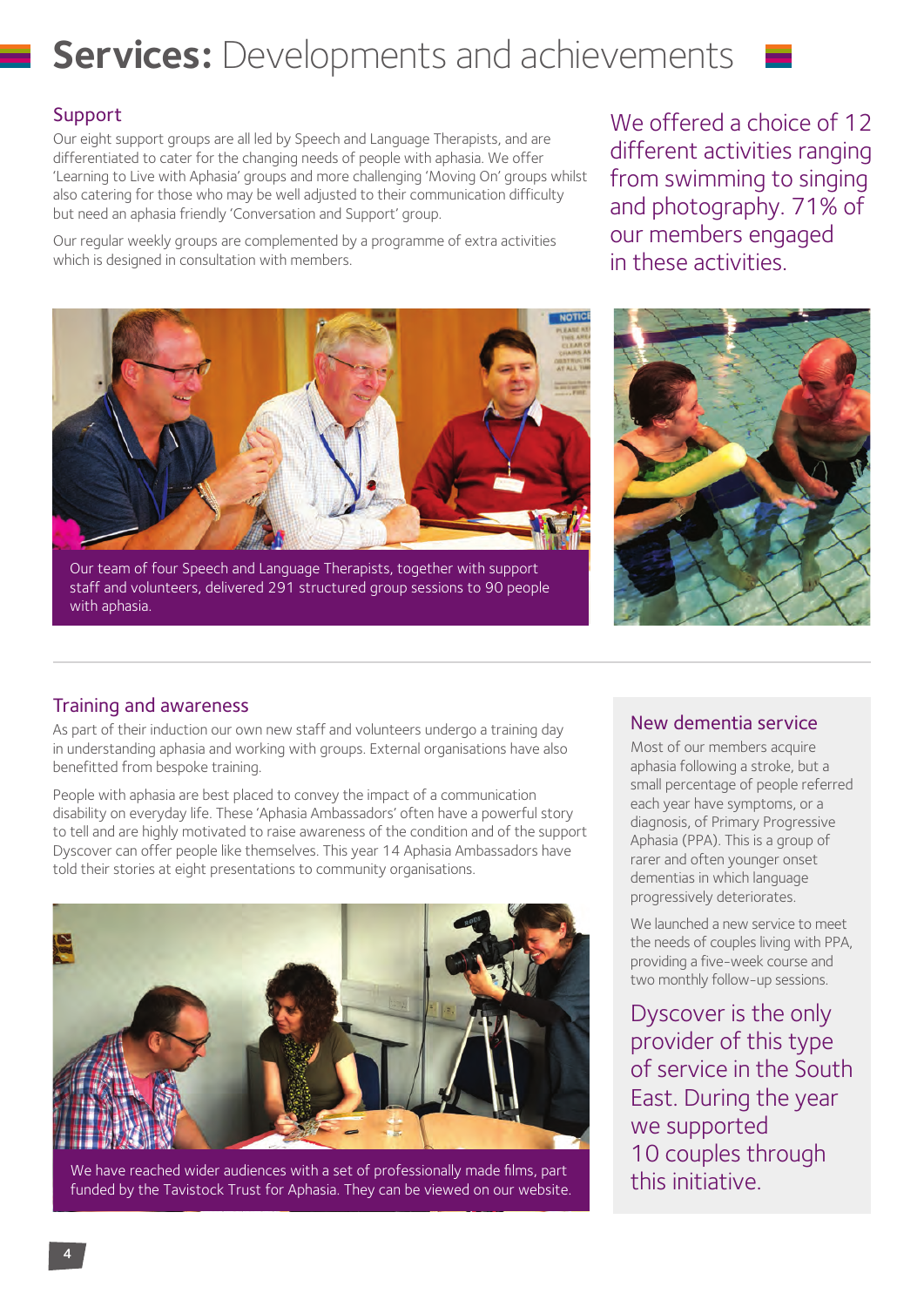### Families and carers

Research indicates that isolation and depression in people with aphasia is high. Carers of people with aphasia also report an increased burden.

Our Speech and Language Therapists offer both structured and ad hoc support for all carers at Dyscover. This year four couples benefited from our sixsession Conversation Partners' course, which aims to improve their success and enjoyment of conversation. We have also enhanced the emotional and psychological support available at Dyscover by engaging a counsellor with a special interest in aphasia. She can offer one-to-one, couples and group counselling.

80% of relatives said they valued access to Speech and Language Therapy advice and support. 76% benefitted from meeting and sharing experiences with other carers.



### New technology

With a grant from Awards for All, we have upgraded our IT system and are working to develop the knowledge, competence and confidence of both volunteers and people with aphasia.

We established a social media presence on Facebook and Twitter, which is regularly accessed by Dyscover members, their families, referrers and funding supporters.



iPads can be valuable tools to support conversation and enable access to information and leisure.

### Professional links

We are building our reputation through networking and making presentations to professional colleagues and groups in the field of aphasia.

Audiences have included the Aphasia Alliance, research teams at UCL and Kingston Universities, the Psychiatry of Old Age Clinical Excellence Network, The Alzheimer's Society and NHS Neuro Rehab Teams.

In February we had an article on the work of Dyscover published in the magazine of the Royal College of Speech and Language Therapists.



Discussing the latest research at the British Aphasiology Society Conference.

### Measuring our impact

This year we have adopted two Quality of Life measures to use with new relatives and members who join Dyscover.

We conduct an annual satisfaction survey of all members and relatives. Videoed conversation samples of new members, goal setting and peer feedback also help us monitor progress.

71% of members feel they are better able to manage their stress and frustration as a result of coming to Dyscover.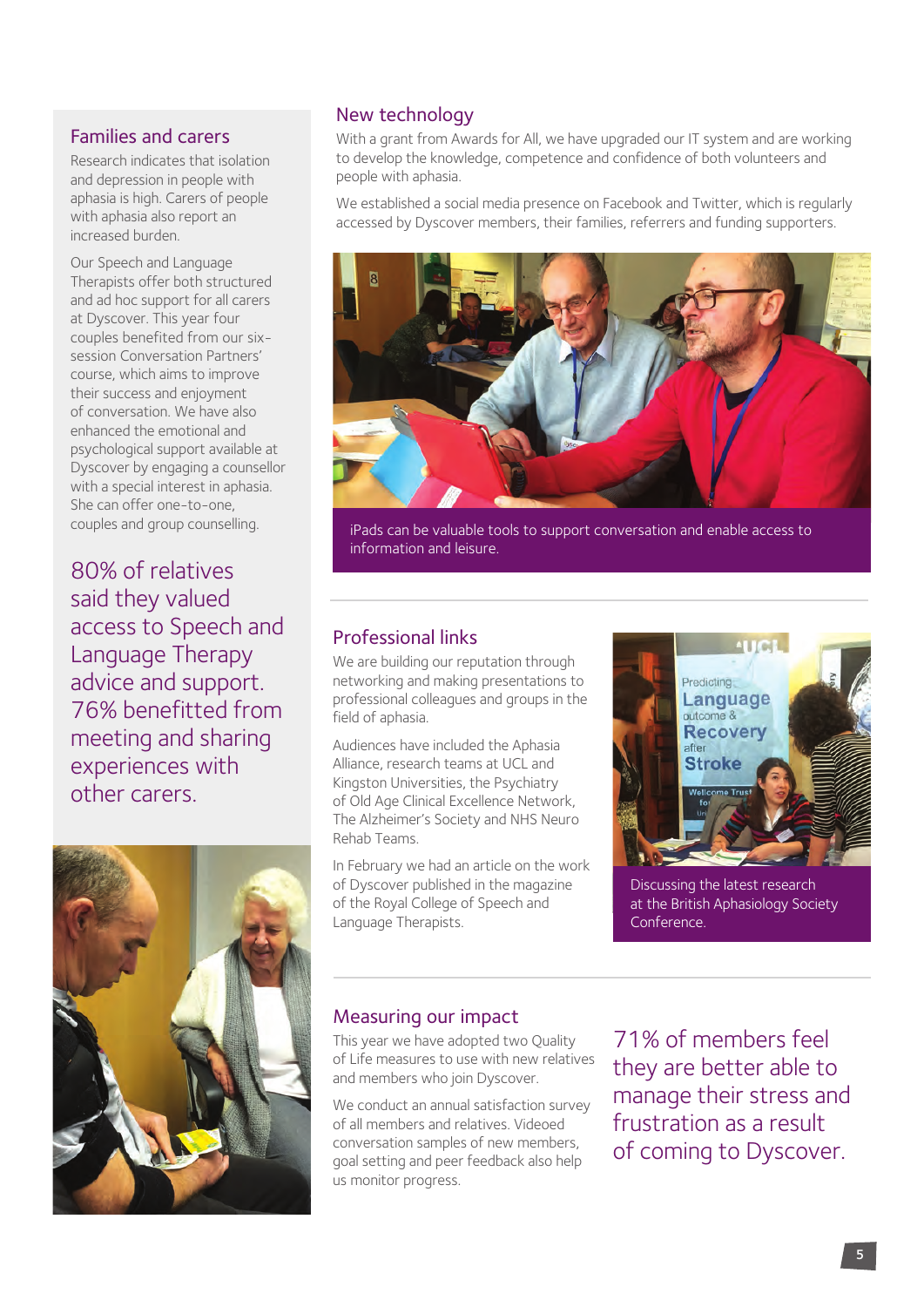# **Leadership**

### Governance

The Trustees have continued to ensure that Dyscover has the necessary resources and structure to provide our members with the best possible services.

Three new Trustees were recruited to the Board during the year, having previously served in our Think Tank. They brought new skills, energy and ideas but sadly, for personal reasons, they were only able to serve a limited term.

At their annual Review Day, the Trustees started to plan the future direction of Dyscover. They also reviewed the process for recruiting new Trustees, enabling us to add new skills and commitment to the Board.

### Staff



L-R: Rosemary Townsend, Marilyn George and Alice Owen.

### Chief Executive

The Trustees were delighted to appoint Rosemary Townsend to the post of Chief Executive in October 2015. Rosemary has worked for Dyscover for 15 years, as a Speech and Language Therapist and, most recently, as Manager of Professional Services. She has a wealth of experience in working with people with aphasia and, always mindful of the needs of our members and their relatives, she has consolidated our existing services as well as establishing new ones.

### Development Officer

In June 2015 we established a new post of Development Officer and were very pleased to appoint Alice Owen who has worked at Dyscover for the past nine years as our Programme Coordinator. Alice's previous experience and knowledge has helped in her new role, where she is responsible for finance, supporting marketing initiatives and coordinating fundraising.

#### Senior Management Team

Together with Volunteer and Services Manager, Marilyn George, Rosemary and Alice now form a Senior Management Team, monitoring services and implementing new strategy.



On-going training helps maintain and develop our volunteers' skills. Ten volunteers attended First Aid training.

### Volunteers

Volunteers are a crucial resource, bringing a wealth of skills and experience to a diverse range of roles. In addition to the 30 volunteers who work directly with members in our conversation groups and extra activities programme, a small number of people carry out 'specialist' volunteer roles such as leading our choir, editing our newsletter, managing our IT system and coordinating our Aphasia Ambassadors Group.

Our community fundraising efforts also rely on teams of volunteers to maximise the success of events and activities.

35 volunteers have contributed over 5,000 volunteer hours this year. Calculated at the minimum wage this is worth more than £35,000 to Dyscover.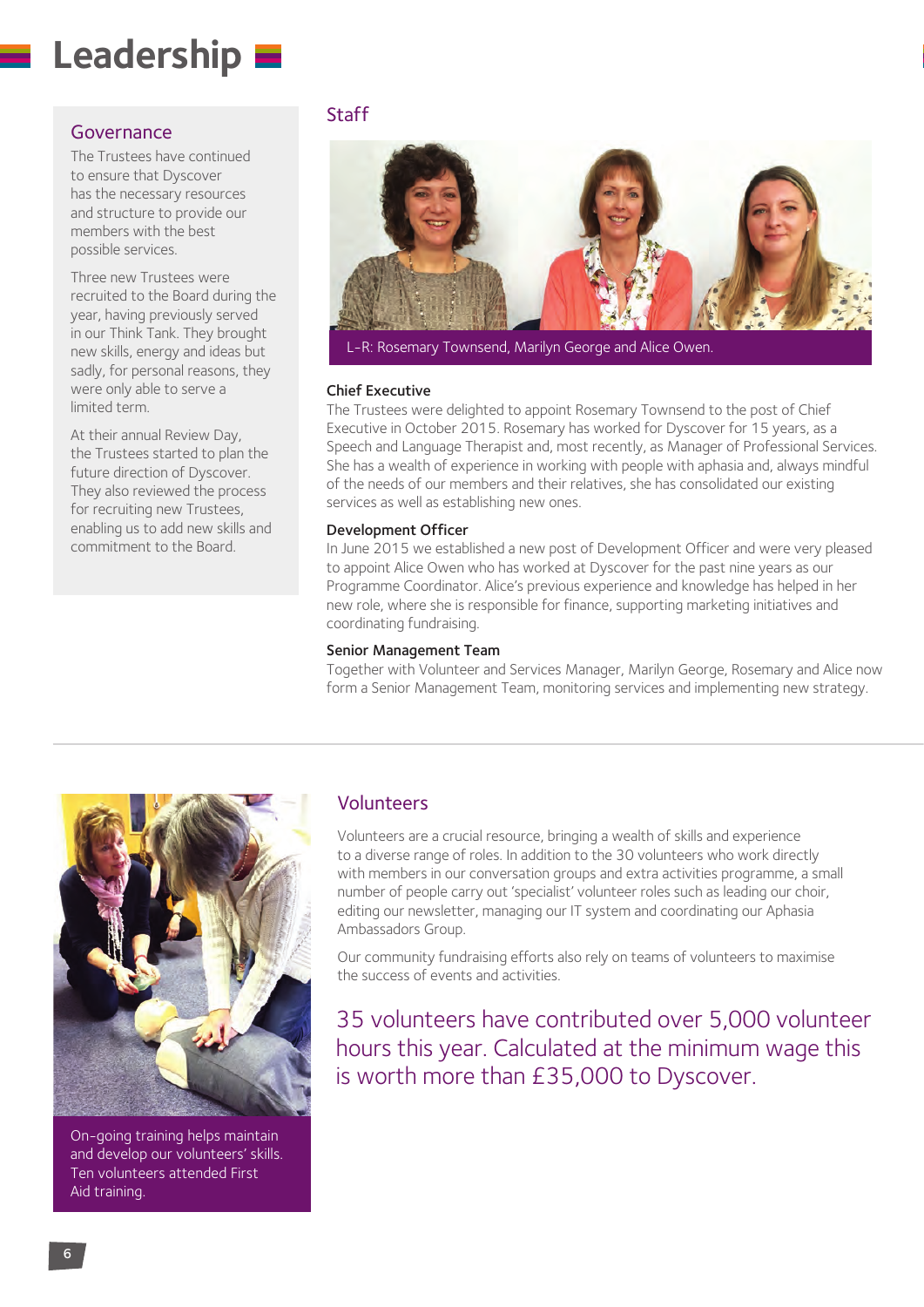# **Our Future**

### We are currently formulating a new five-year strategic plan.

### Its main objectives are to:

- **n** establish Dyscover as a centre of expertise in South East England
- **deliver** our specialist services to more people with aphasia, through outreach and partnership working
- **n** extend our support service for people affected by Primary Progressive Aphasia
- **n** increase the involvement of people with aphasia in the design and delivery of our services
- **n improve** the way in which we market our services
- **n** ensure we have the appropriate human resources to deliver our services
- **n** formulate a funding strategy to underpin our plan.

### Our short term goals are to:

- **n** secure premises which will allow Dyscover to grow and develop as a centre of expertise in Surrey and the surrounding area
- **n** expand the skills and knowledge base of the Board by co opting three new Trustees
- **evaluate** the impact of our five-year ASOSS project funded by the BLF and which comes to an end in June 2017
- **develop** the services we offer from our Kingston branch
- **n broaden** our income streams in order to increase individual and legacy giving
- **n** increase the number of people with aphasia acting as Ambassadors
- **develop** the ways in which we support people with aphasia to access technology.

### Member volunteers

Marilyn George, our Volunteer Coordinator, who is funded by Charitable Trusts, also promotes volunteering opportunities for members both within Dyscover and in their own communities.



Suzie and Barry have both used their own experience of aphasia to help others and to publicise the work of Dyscover.

I have relished the opportunity to volunteer and help others who have experienced life-changing effects associated with a stroke. I can empathise with new members and share my experiences of how to get the most out of life despite a disability. Barry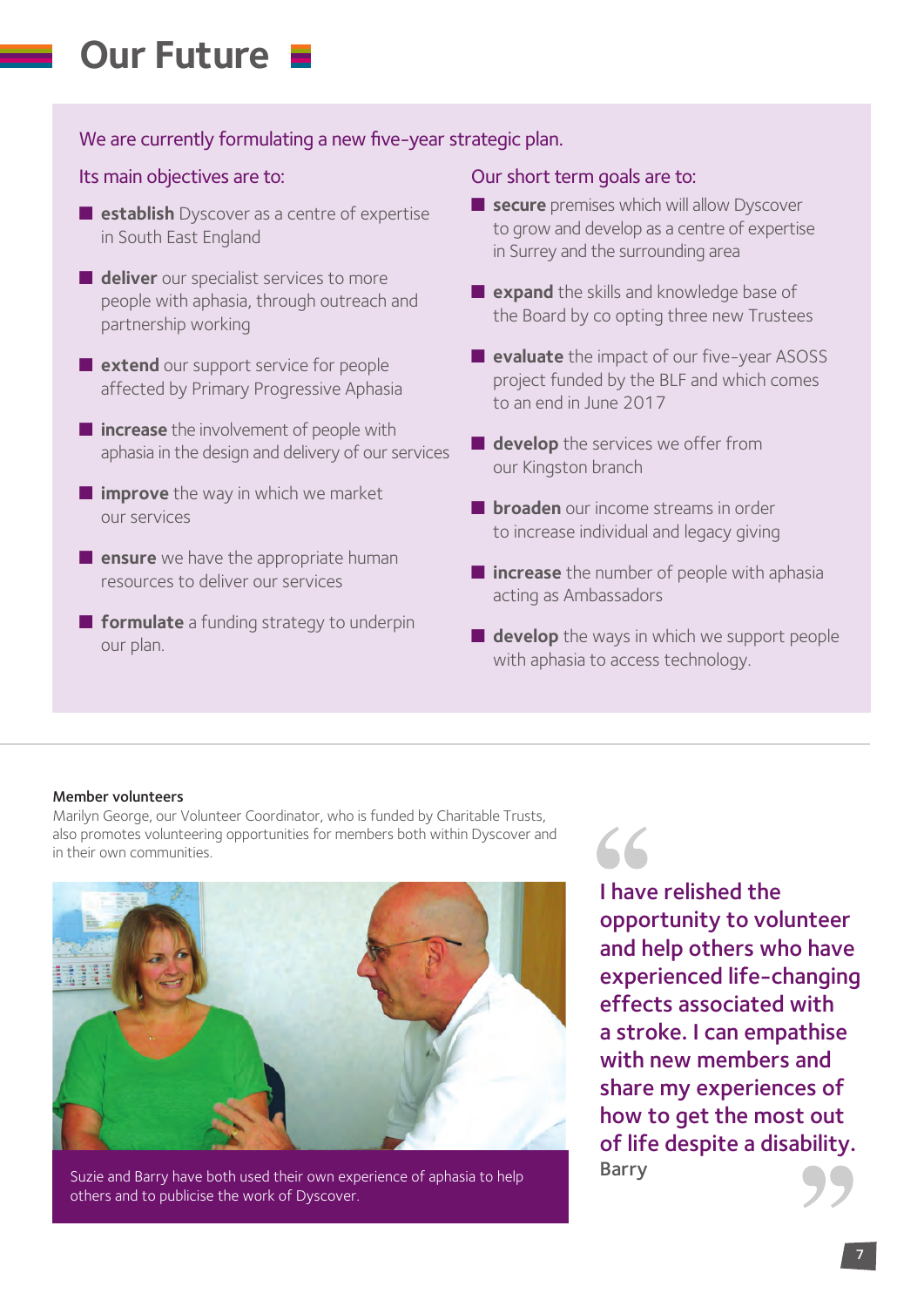# **Review of the Financial Activities**

## Analysis of income





Total incoming resources for the year were reduced from £199,940 last year to £165,299 this year. Revenues from Unrestricted donations and grants reduced significantly from £91,351 last year to £49,055, the most significant decline being in donations from individuals and charitable trusts. Restricted funds received from grant making trusts improved from £63,422 last year to £66,980.

Total resources expended during the year increased from £137,456 last year to £172,898 this year, of which £160,365 was spent on charitable activities. £21,166 of the increase was on staff costs, with the appointment of our Development Officer and an increase in the services we provide, supported by new grants. Some other costs followed from increased activity arising from new Restricted grants. This resulted in an overall decrease in funds of £7,599, of which £5,543 was in Unrestricted funds.

Overall funds carried forward at 31st March 2016 stood at £124,750, representing eight and a half months of the forecast total expenditure for the current year. This meets the Trustees' Policy of retaining a fund equivalent to between 6 and 12 months expenditure. However £30,000 of this has been designated to meet extra costs arising from the forthcoming move from our Walton on the Hill premises.

## Analysis of expenditure

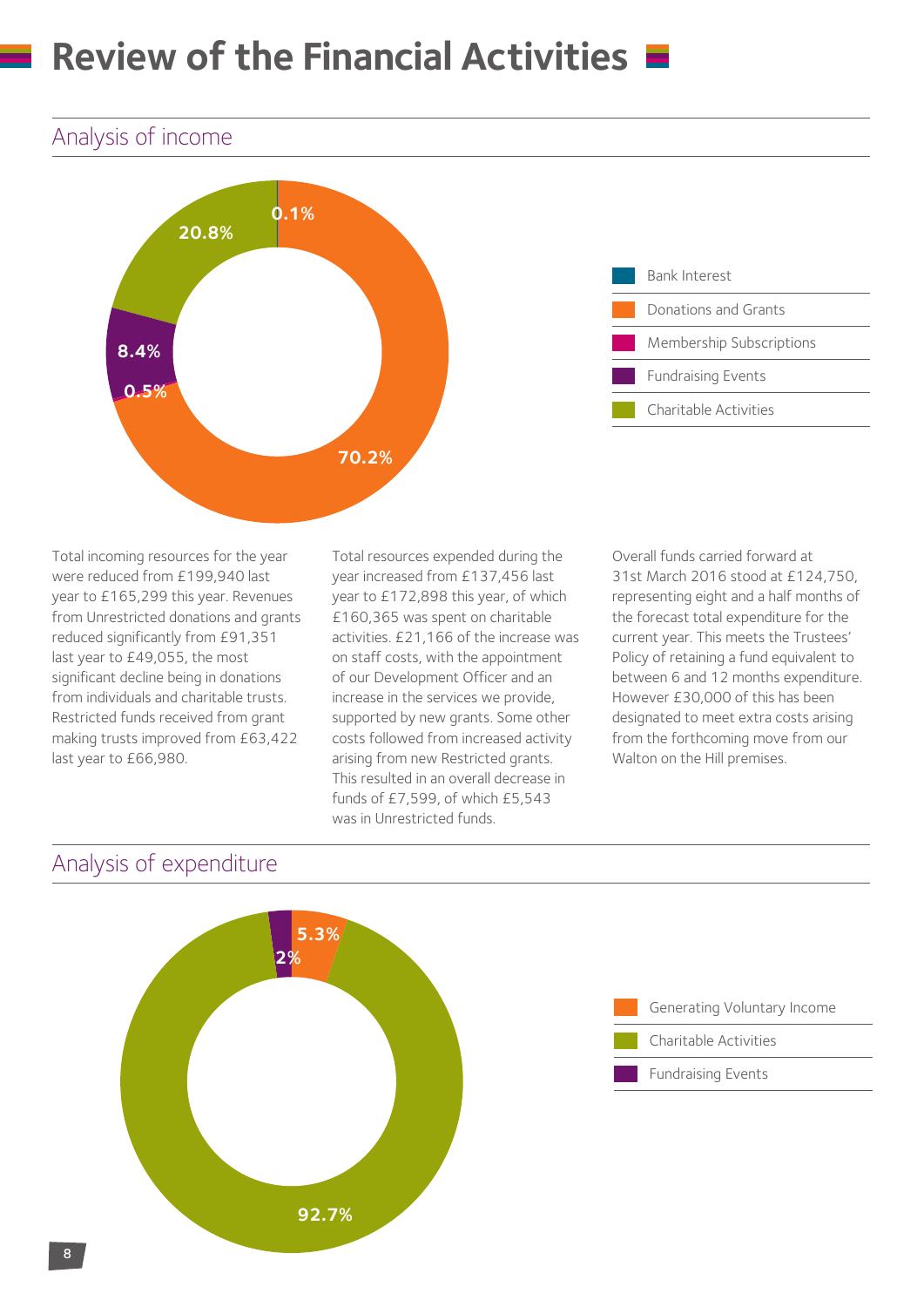## We are very grateful for the generous donations made by individuals during the year, which totalled £21,732.

We would also like to thank all those who took part in sponsored events which raised £2,787. The value of the donations and sponsorship has been significantly increased by the willingness of individuals to complete Gift Aid declarations and this is much appreciated.

Those involved with fundraising events have continued their good work this year and there have been several successful events. These included concerts arranged by Fundraising Friends and stalls at local fairs organised by our volunteer community fundraiser with help from members, their relatives and volunteers. Our thanks go to all those who have given their time and support to make these and other events possible, raising £5,246.

Our thanks are also due to Nick Clark for his hard work in the successful running of the Top Draw Club and to the generous support of its many members, raising £2,400. The Top Draw Club is a quarterly prize draw competition regulated under the provisions of the Gambling Act 2005.

The donations from local clubs and societies continue to be a valuable source of income amounting to £14,156 and their generosity is much appreciated. We would also like to thank all the grant making trusts and local companies that have supported us for their generous donations during the year. A detailed list is to be found at the end of this document.

The accounts distinguish between Restricted and Unrestricted funds and indicate the amounts expended during the period in each category. This distinction is more fully explained in Note 1 to the Accounts.

## Risk Management and Internal Control

The Trustees have continued to assess the major risks to which Dyscover is exposed. The Board are satisfied that Dyscover has established review systems that, under normal circumstances, should allow these risks to be managed and mitigated to an acceptable level in its day-to-day operations.

The Board maintains and monitors an established system of financial controls appropriate to the size and nature of the organisation, including budgetary control and reviewing the annual budget. Particular attention is paid to the balance between income and expenditure and the amount necessary to be retained in reserves.

We have a regular review schedule of Dyscover's policies and procedures including: health and safety, equalities and diversity, recruitment and selection, as well as the services provided by Dyscover, with a view to mitigating any associated risks.

### Statement of Trustees' **Responsibilities**

Company Law requires the Directors, who are also the Charity's Trustees, to prepare financial statements for each financial year that give a true and fair view of the state of affairs of the Charity and of the surplus or deficit of the Charity for that period. In preparing those financial statements, the Trustees are required to:

- i select suitable accounting policies and apply them consistently;
- ii make judgements and estimates which are reasonable and prudent;
- iii state whether applicable accounting standards and statements of recommended practice have been followed, subject to any material departures disclosed and explained in the financial statements;

iv prepare the financial statements on a going concern basis unless it is inappropriate to assume that the Charity will continue on that basis.

The Trustees have overall responsibility for ensuring that the Charity has appropriate systems of control, financial and otherwise. They are also responsible for keeping proper accounting records which disclose, with reasonable accuracy at any time, the financial position of the Charity and enable them to ensure that the financial statements comply with the Companies Act 2006 and the Charities Acts. They are also responsible for safeguarding the assets of the Charity including taking reasonable steps for the prevention and detection of fraud and other irregularities.

### Public Benefit

Dyscover's charitable activities focus on providing long-term support and opportunities for people with Aphasia and their families. The Charity has referred to the guidance contained in the Charity Commission's general guidance on public benefit when reviewing its aims and objectives and in planning future activities. In particular, the Trustees consider how planned activities will contribute to the aims and objectives they have set and they value the continuance of robust impact reporting to substantiate the outcomes.

For and on behalf of the Board

Pitrian fark on

Gillian Jackson Chairman & Trustee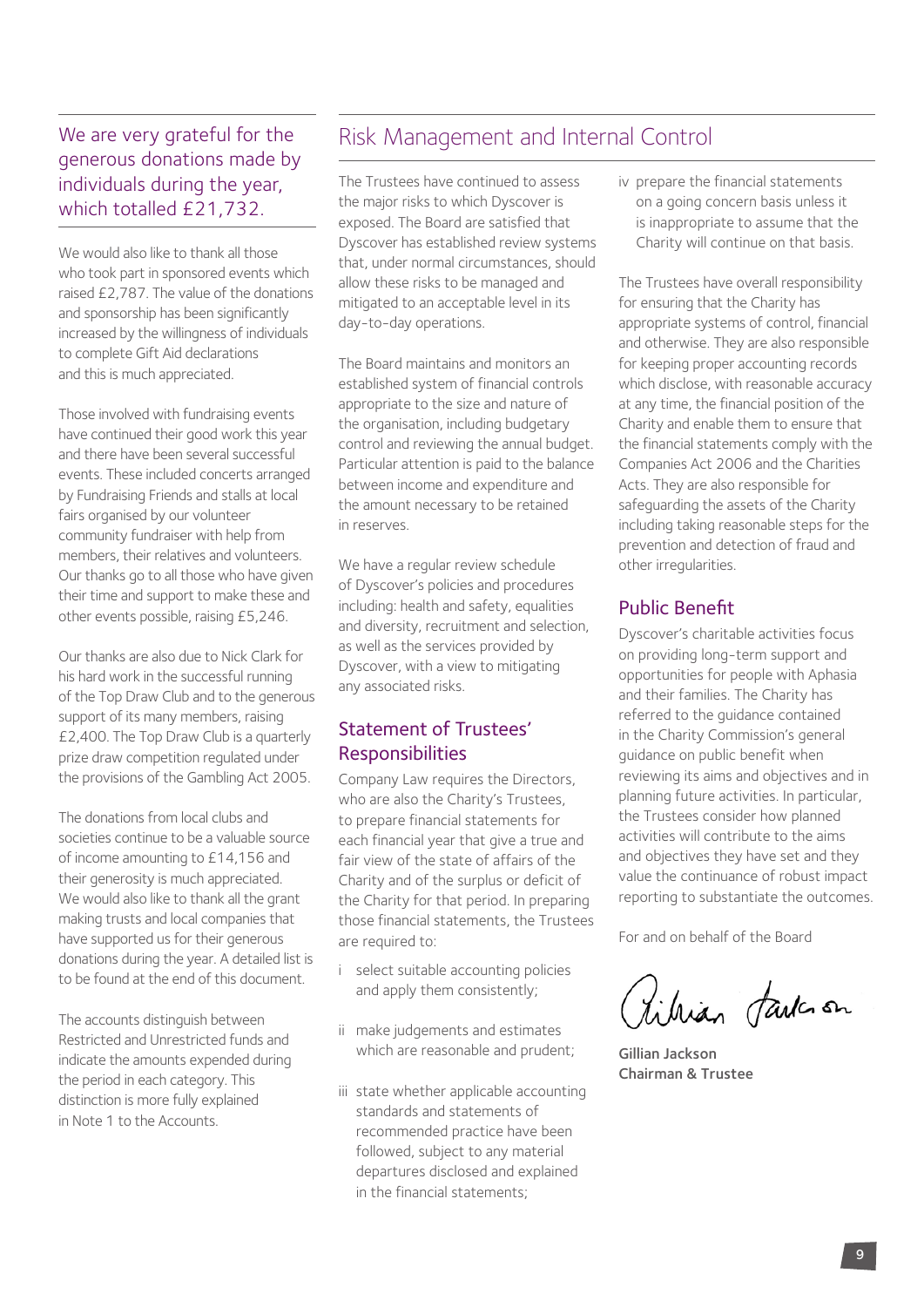# **Statement of Financial Activities**

Dyscover Ltd (A Company limited by Guarantee not having a Share Capital)

## Statement of Financial Activities for the year ended 31st March 2016

(Incorporating the Income and Expenditure Account)

|                                                            |                |              |            |              | Year to 31.03.16 Year to 31.03.15 |
|------------------------------------------------------------|----------------|--------------|------------|--------------|-----------------------------------|
|                                                            | Note           | Unrestricted | Restricted | <b>Total</b> | Total                             |
|                                                            |                | Funds        | Funds      | <b>Funds</b> | Funds                             |
| <b>Incoming Resources</b>                                  |                | £            | £          | £            | £                                 |
| Incoming Resources from Generated Funds:                   |                |              |            |              |                                   |
| Voluntary Income:                                          |                |              |            |              |                                   |
| Donations and Grants                                       | 8              | 49,055       | 66,980     | 116,035      | 154,773                           |
| Membership Subscriptions                                   |                | 760          |            | 760          | 812                               |
| <b>Activities for Generating Funds:</b>                    |                |              |            |              |                                   |
| Fund Raising Events                                        |                | 13,913       |            | 13,913       | 9,916                             |
| Incoming Resources from Charitable Activities:             |                |              |            |              |                                   |
| Fees from Members                                          | 8              | 19,717       | 14,633     | 34,350       | 34,283                            |
| Investment Income:                                         |                |              |            |              |                                   |
| Interest Received                                          |                | 241          |            | 241          | 156                               |
| <b>Total Incoming Resources</b>                            |                | 83,686       | 81,613     | 165,299      | 199,940                           |
| <b>Resources Expended</b>                                  |                |              |            |              |                                   |
| Cost of Generating Funds:                                  |                |              |            |              |                                   |
| Costs of Generating Voluntary Income                       | 4              | 9,052        |            | 9,052        | 7,175                             |
| Cost of Fund Raising Events                                |                | 3,481        |            | 3,481        | 827                               |
| Charitable Activities                                      | $\overline{4}$ | 76,696       | 83,669     | 160,365      | 129,454                           |
| <b>Total Resources Expended</b>                            |                | 89,229       | 83,669     | 172,898      | 137,456                           |
| <b>Net Incoming Resources</b>                              |                | (5, 543)     | (2,056)    | (7, 599)     | 62,484                            |
| Fund balances brought forward*                             | 8              | 113,035      | 19,314     | 132,349      | 69,865                            |
| <b>Fund balances carried forward</b><br>at 31st March 2016 | 5&8            | 107,492      | 17,258     | 124,750      | 132,349                           |

\* At 1st April 2015

All gains and losses arising in the period are included in the Statement of Financial Activities and arise from continuing activities. The Notes on pages 12 to 13 form part of these Accounts.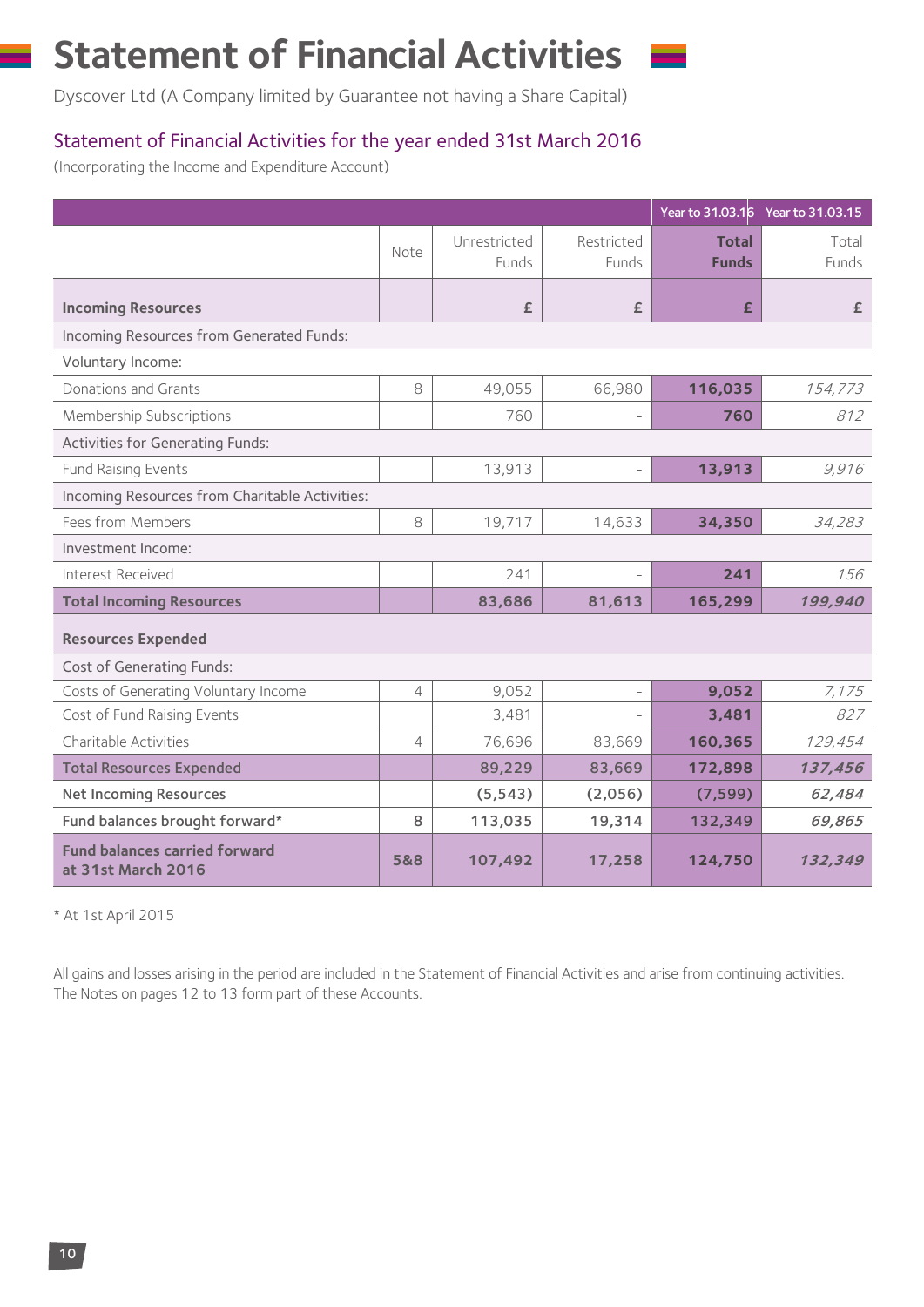

### Balance Sheet at 31st March 2016

|                                                     | <b>Note</b> | 2016     | 2015             |
|-----------------------------------------------------|-------------|----------|------------------|
|                                                     |             | £        | £                |
| <b>Fixed Assets</b>                                 |             |          |                  |
| Tangible Assets                                     | 6           | $\Omega$ | $\boldsymbol{O}$ |
| <b>Current Assets</b>                               |             |          |                  |
| Cash at bank and in hand                            |             | 15,935   | 20,948           |
| Cash on Deposit                                     |             | 106,871  | 106,631          |
| Debtors & Payments in Advance                       |             | 6,694    | 7,570            |
|                                                     |             | 129,500  | 135,149          |
| <b>Liabilities</b>                                  |             |          |                  |
| Accrued Expenses: amounts falling due within 1 year | 7           | 4,750    | 2,800            |
| <b>Net Current Assets</b>                           |             | 124,750  | 132,349          |
| <b>Total Net Assets</b>                             |             | 124,750  | 132,349          |
| <b>Financed By:</b>                                 |             |          |                  |
| Unrestricted Funds                                  | 5           | 107,492  | 113,035          |
| Restricted Funds                                    | 8           | 17,258   | 19,314           |
|                                                     |             | 124,750  | 132,349          |

The Directors are satisfied that the Company is entitled to exemption from the provisions of the Companies Act 2006 (the Act) relating to the audit of the financial statements for the year ended 31st March 2016 by virtue of section 477, and that no member or members have requested an audit pursuant to section 476 of the Act.

The Directors acknowledge their responsibility for:

- 1. ensuring the Company keeps accounting records which comply with section 386 of the Act; and
- 2. preparing accounts which give a true and fair view of the state of affairs of the Company as at the end of each financial year and of its profit and loss for each financial year in accordance with section 393, and which otherwise comply with the requirements of the Act relating to accounts, so far as applicable to the Company.

These financial statements have been prepared in accordance with the special provisions for small companies under Part 15 of the Companies Act 2006 and with the Financial Reporting Standard for Smaller Entities (effective January 2015). The financial statements were approved by the Board on 26th April 2016 and signed on its behalf by:

tihian fark on

Gillian Jackson **David Smith** 

Chairman & Trustee Treasurer & Trustee

The Notes on pages 12 to 13 form part of these accounts.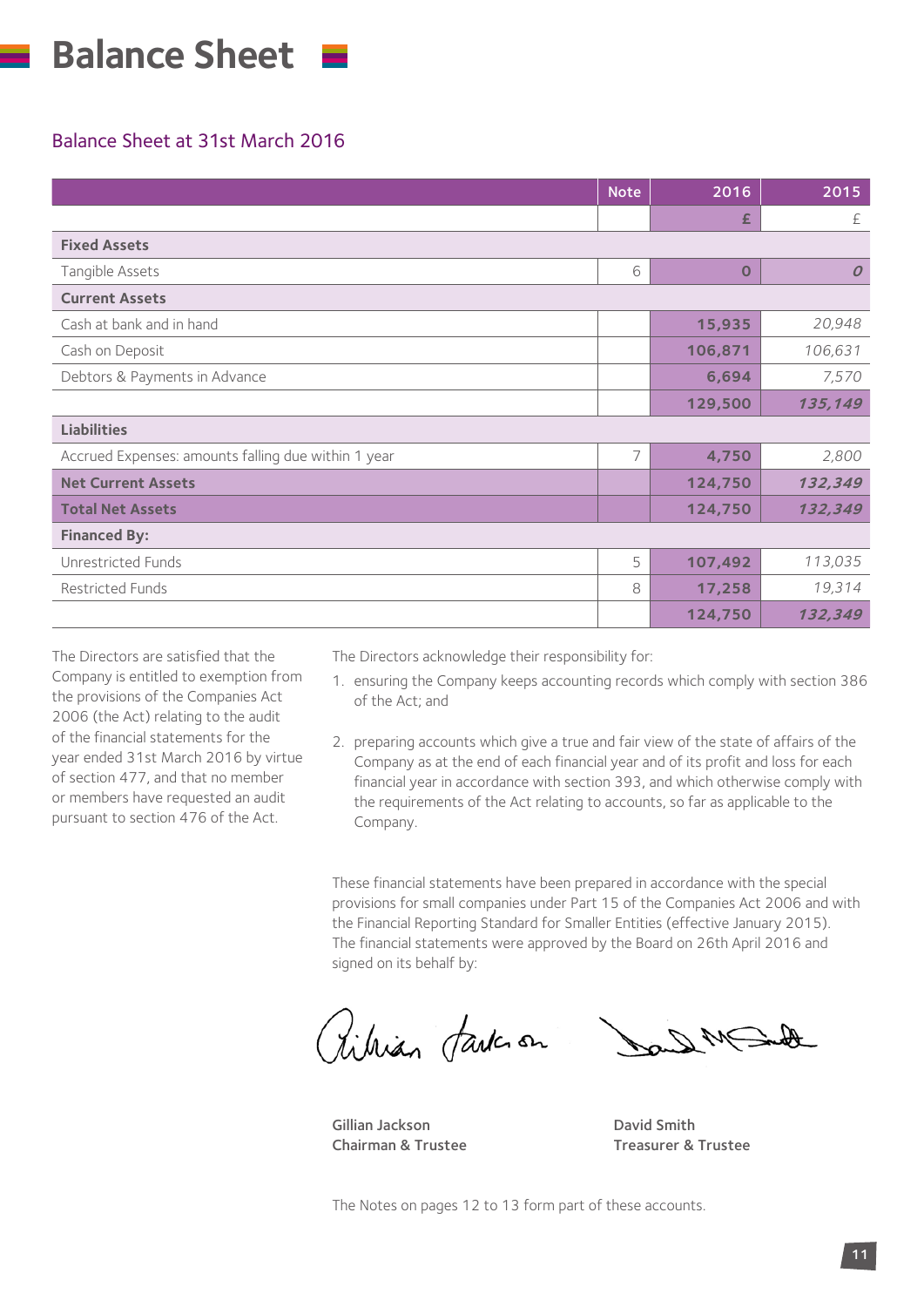# **Notes to the Accounts**

## Notes to the Financial Statements for the Year ended 31st March 2016

## 1. Accounting Policies

### Basis of Accounting

The financial statements have been prepared under the historical cost convention and in accordance with the Financial Reporting Standard for Smaller Entities (effective January 2015) and the Companies Act 2006. In preparing the financial statements the Charity follows best practice as laid down in the Statement of Recommended Practice (SORP) "Accounting and Reporting by Charities" issued in July 2014.

#### Depreciation Policy

Provision for depreciation of fixed assets held for use by the Charity is made at annual rates calculated to spread the cost (less anticipated residual disposal value) of each asset evenly over its expected life. The depreciation rate currently in use for Furniture and Fittings is 20% on cost. Equipment acquired by using Restricted Funds is written off in full in the year of purchase.

#### Funds Accounting

Restricted Funds are funds that are to be used in accordance with specific restrictions imposed by donors. Any expenditure incurred on a specific project in excess of restricted funds available will be treated as expenditure from Unrestricted Funds. Unrestricted Funds are Accumulated Funds that are available for use at the discretion of the Trustees in furtherance of the general objectives of the Charity and which have not been designated for any other purposes.

#### Incoming Resources

All incoming resources are included in the statement of financial activities on an accrual basis. The value of services provided by volunteers has not been included in these accounts.

#### Resources Expended

Expenditure is recognised on an accrual basis as a liability is incurred and includes any VAT which cannot be recovered which is reported as part of the expenditure to which it relates. Charitable expenditure comprises those costs incurred by the charity in the delivery of its activities and services for its beneficiaries. Governance costs include those costs associated with the constitutional and statutory requirements of the charity and include the fees of the independent examiner and costs linked to the strategic management of the charity.

All costs are allocated between the expenditure categories of the SoFA on the basis of actual costs incurred on a particular activity, thereby reflecting the use of the resource.

# 2. Trustees' Remuneration and Expenses

No remuneration directly or indirectly out of funds of the Charity was paid or payable for the period to any Trustee or to any person or persons known to be connected with any of them.

Three Trustees have been reimbursed £449 travelling expenses (2015 £425) claimed in carrying out their duties. The Charity has put in place Trustee Indemnity insurance as part of its overall indemnity insurance with an annual premium of £120.

# 3. Taxation

.

As a registered charity, Dyscover Ltd is exempt from tax on its charitable activities. No tax charges have arisen in the current or previous year.

|                                  |            |                       |            | Year to 31.03.16 | Year to 31.03.15 |
|----------------------------------|------------|-----------------------|------------|------------------|------------------|
|                                  | Generating | Charitable Activities |            | <b>Total</b>     | Total            |
|                                  | Funds      | Unrestricted          | Restricted |                  |                  |
|                                  | £          | £                     | £          |                  | £                |
| Cost of Fund Raising Events      | 3,481      |                       |            | 3,481            | 827              |
| Personnel Costs                  | 9,052      | 47,524                | 48,998     | 105,574          | 84,408           |
| Premises Costs                   |            | 19,314                | 11,229     | 30,543           | 27,359           |
| Staff & Volunteer Training       |            |                       | 4,523      | 4,523            | 2,025            |
| Staff & Volunteer Expenses       |            |                       | 3,256      | 3,256            | 4,472            |
| Outings & Other Activities       |            | 457                   | 270        | 727              | 1,325            |
| Stationery, Postage etc.         |            | 2,655                 | 2,219      | 4,874            | 3,757            |
| Telephone                        |            | 228                   | 651        | 879              | 978              |
| Refreshments                     |            | 531                   |            | 531              | 525              |
| Publicity                        |            | 1                     | 7,191      | 7,192            | 3,101            |
| Depreciation (see Note 1)        |            |                       | 1,133      | 1,133            | 1,121            |
| Subscriptions & Affiliation Fees |            | 147                   | 147        | 294              | 335              |
| Insurance                        |            | 28                    | 543        | 571              | 749              |
| <b>ICT Expenses</b>              |            | 4,680                 | 3,155      | 7,835            | 4,677            |
| Professional Fees                |            |                       |            |                  |                  |
| Recruitment Fees                 |            |                       |            |                  | 242              |
| Independent Examiners Fee        |            | 729                   | 322        | 1,051            | 1,313            |
| Miscellaneous Expenses           |            | 402                   | 32         | 434              | 242              |
| <b>Total</b>                     | 12,533     | 76,696                | 83,669     | *172,898         | 137,456          |

\* Within the total resources expended are included Governance Costs of £2,613

## 4. Total Resources Expended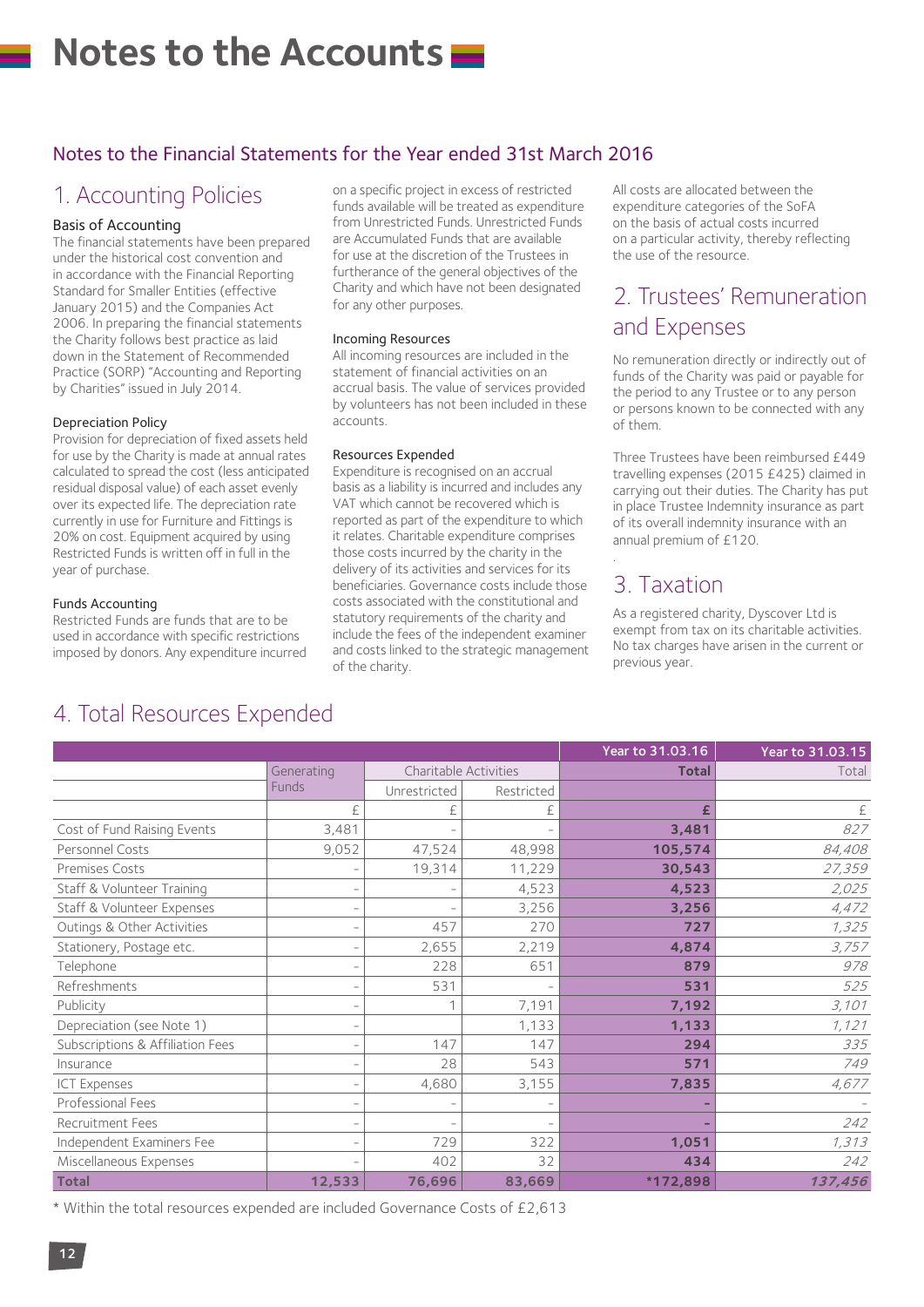## Restricted Funds Expenditure

|                       | <b>Big Lottery Fund Grants - ASOSS</b> | <b>Others</b> | <b>Total</b> |
|-----------------------|----------------------------------------|---------------|--------------|
|                       |                                        |               |              |
| Personnel Costs       | 33,637                                 | 15.361        | 48,998       |
| <b>Premises Costs</b> | 6,965                                  | 4.264         | 11,229       |
| Other Costs           | 18,370                                 | 5,072         | 23,442       |
| <b>Total</b>          | 58,972                                 | 24.697        | 83,669       |

## 5. Unrestricted Funds

The balance of £107,492 at 31st March 2016 includes a Designated fund of £30,000 to cover increased costs on the impending move from our premises at Walton on the Hill.

## 6. Tangible Fixed Assets

|                         | <b>Furnishings &amp; Fittings</b> | Equipment | <b>Total</b>  |
|-------------------------|-----------------------------------|-----------|---------------|
|                         | £                                 |           | £             |
| <b>Gross Book Value</b> |                                   |           |               |
| At 1st April 2015       | 32,958                            | 23,510    | 56,468        |
| Additions in Year       | $\Omega$                          | 1.133     | 1,133         |
| At 31st March 2016      | 32,958                            | 24,643    | 57,601        |
| <b>Depreciation</b>     |                                   |           |               |
| At 1st April 2015       | 32,958                            | 23,510    | 56,468        |
| Charge for the Year     | $\qquad \qquad =$                 | 1,133     | 1,133         |
| At 31st March 2016      | 32958                             | 24,643    | 57,601        |
| <b>Net Book Value</b>   |                                   |           |               |
| At 31st March 2016      | $\Omega$                          | $\Omega$  | $\mathbf 0$   |
| At 31st March 2015      | 0                                 | O         | $\mathcal{O}$ |

## 7. Creditors

| Amounts falling due within one year: | 31.03.16 | 31.03.15 |
|--------------------------------------|----------|----------|
| Accrued expenses                     | £4,750   | £2,800   |

# 8. Restricted Funds Summary

|                                  | <b>Big Lottery Fund Grants - ASOSS</b> | <b>Others</b> | <b>Total</b> |
|----------------------------------|----------------------------------------|---------------|--------------|
|                                  |                                        |               |              |
| <b>Balance at 1st April 2015</b> | 4.660                                  | 14,654        | 19,314       |
| <b>Grants Received</b>           | 40.341                                 | 26.639        | 66,980       |
| Other Income                     | 13.971                                 | 662           | 14,633       |
| Expenditure (Note 4)             | 58.972                                 | 24697         | 83.669       |
| Balance at 31st March 2016       | 0                                      | 17,258        | 17,258       |

## 9. Commitments

Included in Premises Costs is an annual commitment of £18,500 on a lease at Walton on the Hill which runs until December 31st 2017.

## 10. Staff

The average headcount of staff employed during the year was 8, on a part time basis. No staff were paid a salary of £60,000 or more per annum.

## 11. Related Party Transactions

There were no related party transactions during the year.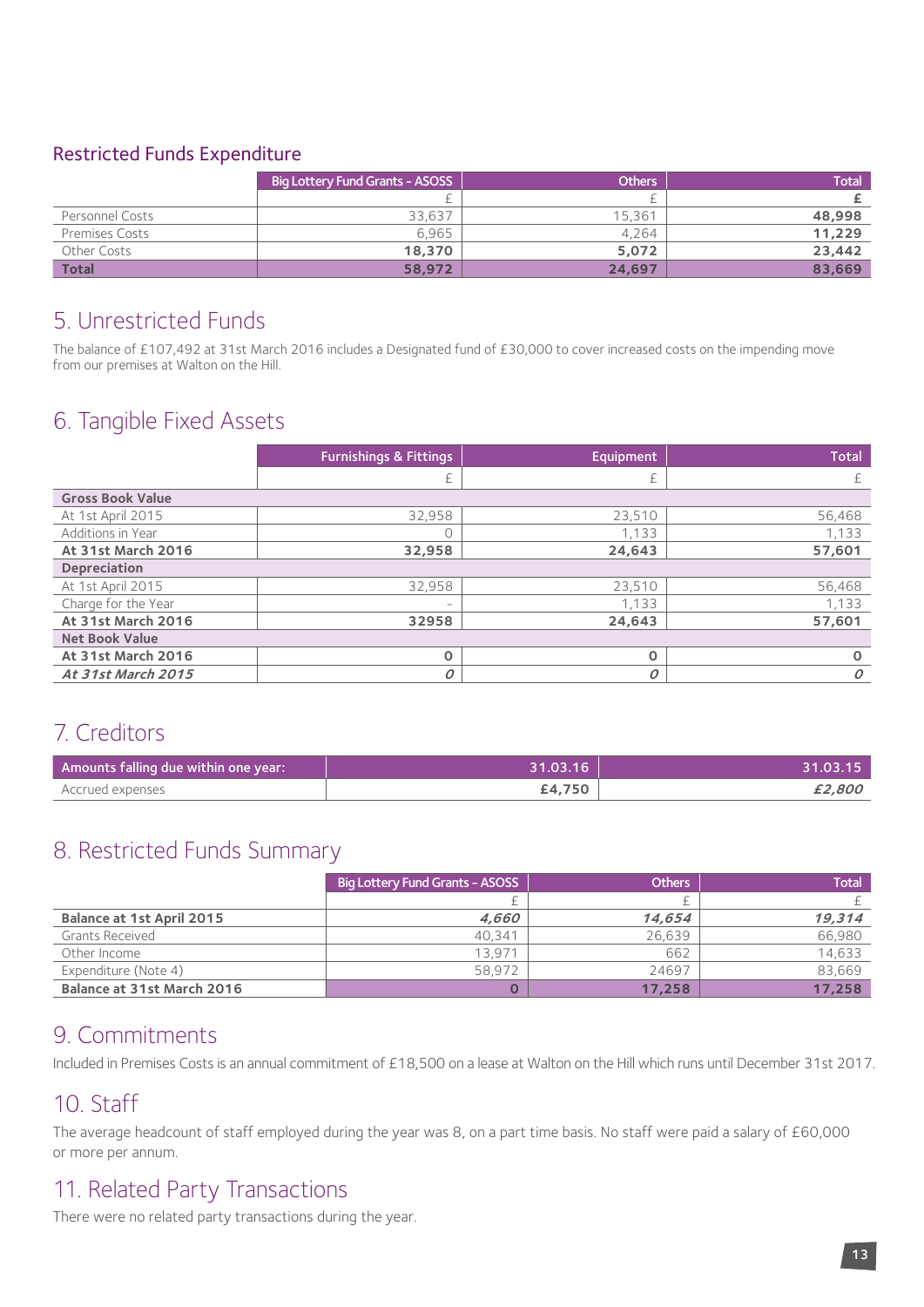# **Accountants' Report**

## Independent Examiner's Report to the Trustees of Dyscover Limited

I report on the accounts of the Company for the year ended

31st March 2016 which are set out on pages 10 to 13.

#### Respective responsibilities of Trustees and Examiner

The Charity's Trustees are responsible for the preparation of the accounts. They consider that an audit is not required for this year under section 144(2) of the Charities Act 2011 (the 2011 Act) and that an Independent Examination is needed.

It is my responsibility to:

- $\blacksquare$  Examine the accounts under section 145 of the 2011 Act;
- $\blacksquare$  Follow the procedures laid down in the General Directions given by the Charity Commission under section 145(5)(b) of the 2011 Act; and
- $\blacksquare$  State whether particular matters have come to my attention.

#### Basis of Independent Examiner's Report

My examination was carried out in accordance with the General Directions given by the Charity Commissioners. An examination includes a review of the accounting records kept by the Charity and a comparison of the accounts presented with those records. It also includes consideration of any unusual items or disclosures in the accounts, and in the seeking of explanations from you as Trustees concerning any such matters. The procedures undertaken do not provide all the evidence that would be required in an audit and consequently no opinion is given as to whether the accounts present a "true and fair view" and the report is limited to those matters set out in the statement on the right.

### Independent Examiner's Statement

In connection with my examination, no matter has come to my attention:

1. which gives me reasonable cause to believe that, in any material respect, the requirements:

a) to keep accounting records in accordance with section 386 of the Companies Act 2006 and

b) to prepare accounts which accord with the accounting records and comply with the accounting requirements of section 396 of the Companies Act 2006 and with the methods and principles of the Statement of Recommended Practice: Accounting and Reporting by Charities

have not been met.

or

2. to which, in my opinion, attention should be drawn in order to enable a proper understanding of the accounts to be reached.

Name of Principal: Edward Moynihan Name of Firm: Moynihan & Co Relevant Professional qualification or body: ACA Address: Suite 7 Claremont House

Edward Mognition

22-24 Claremont Road Surbiton Surrey KT6 4QU

Date: 5th September 2016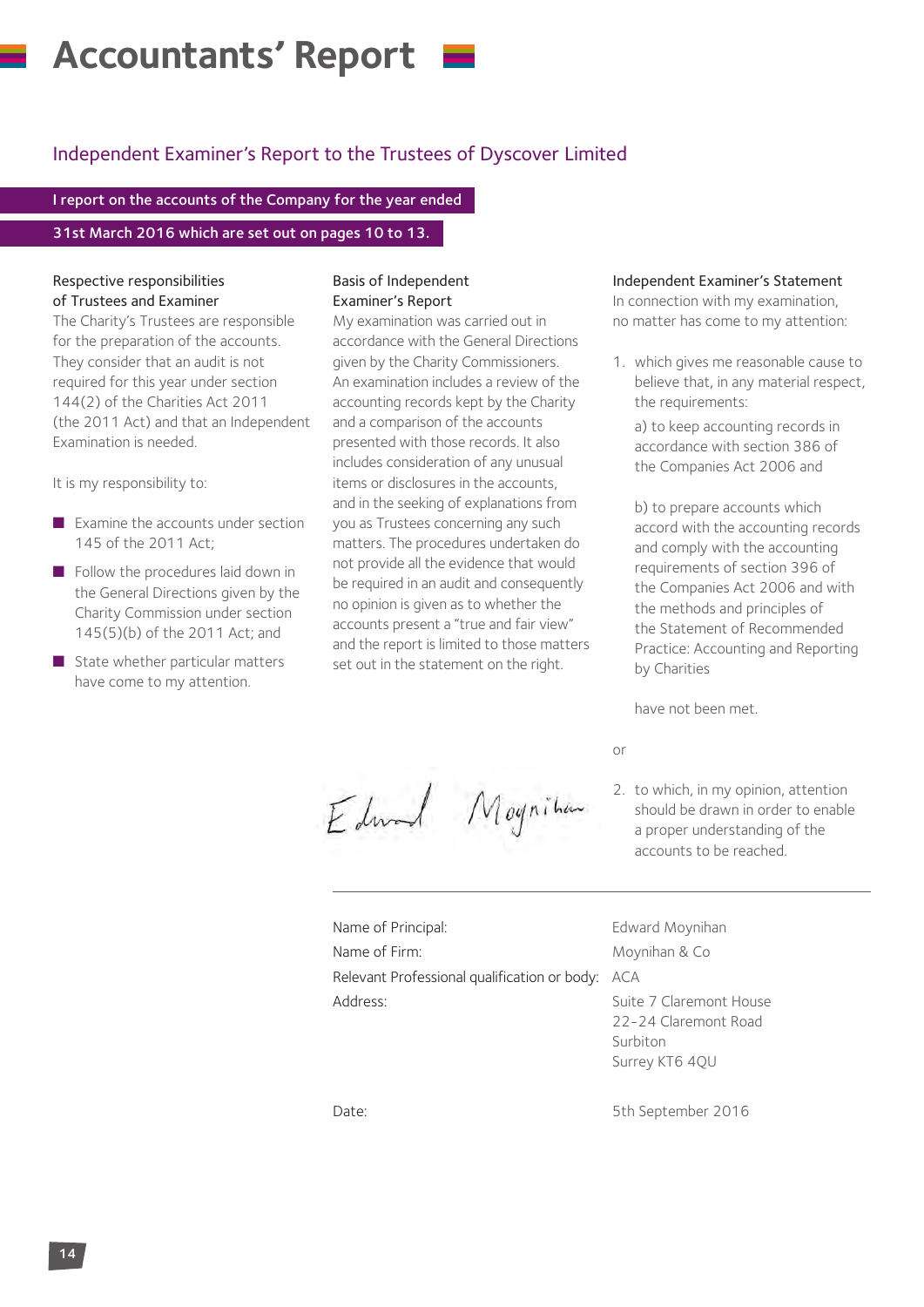# **Welcomed Donations & Support**

As a charity, Dyscover is dependent upon the kind help given by a range of charitable trusts and funds, the generosity of individual donors and support "in kind".

We are grateful to all of our supporters, some of whom are listed below. Without their help our work would not be possible.

We are especially grateful to our major donors:

| The Big Lottery Fund              | The Childwick Trust      | The Worshipful Company      |
|-----------------------------------|--------------------------|-----------------------------|
| Royal Borough of Kingston         | The Big Lottery Fund $-$ | of Grocers                  |
| The Henry Smith Charity           | Awards for All           | <b>Santander Foundation</b> |
| <b>Garfield Weston Foundation</b> |                          |                             |

| Broughton Family Charitable Trust           | National Women's Register Kingston                | The Lady Eileen Joseph Foundation                     |  |
|---------------------------------------------|---------------------------------------------------|-------------------------------------------------------|--|
| Budgens - Walton on the Hill                | New Malden Methodist Church                       | The Ladybird Choir                                    |  |
| Christchurch United Reformed Church -       | Phoenix Cards                                     | The Lynn Foundation                                   |  |
| Walton on the Hill                          | PROBUS Club of Crawley                            | The Pampered Chef                                     |  |
| Christine's Band - Walton on the Hill       | PROBUS Club of Epsom                              | The Parkes Foundation                                 |  |
| Community Foundation for Surrey's<br>Donors | Redhill United Reformed Church -<br>Women's Group | The Roland Callingham Foundation                      |  |
| Cuddington Golf Club -                      | Reigate Hill PROBUS Club                          | The Songbirds Choir                                   |  |
| Ladies Section                              | Rotary Club of Dorking Deepdene                   | Time Well Spent Pubs & Restaurants -<br>Surrey/Sussex |  |
| DM Charitable Trust                         | Rotary Club of Banstead                           | Trinity United Reformed Church,                       |  |
| Epsom and Ewell Women's Institute           |                                                   | Sutton                                                |  |
| Fundraising Friends                         | ShareGift                                         | Trinity United Reformed Church, Sutton                |  |
| London Catalyst                             | Stoneleigh Crochets                               | - Women's Fellowship Club                             |  |
| Merstham Women's Institute                  | Stoneleigh Stitchers                              | Truemark Trust                                        |  |
| Mrs Doris Hartley Gahan Charitable          | <b>Surrey Care Association</b>                    | <b>Trusted Contacts</b>                               |  |
| Foundation                                  | The 29th May 1991 Charitable Trust                | Waitrose Surbiton                                     |  |
| Mrs Frances Crabtree deceased               | The Albert Hunt Trust                             | Waitrose West Byfleet                                 |  |
| Charitable Trust                            | The Fitton Trust                                  |                                                       |  |

## Future fundraising

Our fundraising objectives for next year include developing individual and legacy giving, improving our database and building a strong team of volunteers to help support a regular programme of community fundraising events.

If you would like to make a donation to Dyscover please go **to www.dyscover.org.uk/ donate** or contact us to find out more. If you are a UK tax payer you may wish to use Gift Aid to help us gain the most from your donation.

### **How you can support Dyscover**

- $\blacksquare$  Become a volunteer
- $\blacksquare$  Make a single or regular donation
- Organise an event or sponsored challenge
- **n** Join our Top Draw club
- $\blacksquare$  Nominate us as Charity of the Year to your employer, club or society
- $\blacksquare$  Leave us a gift in your Will